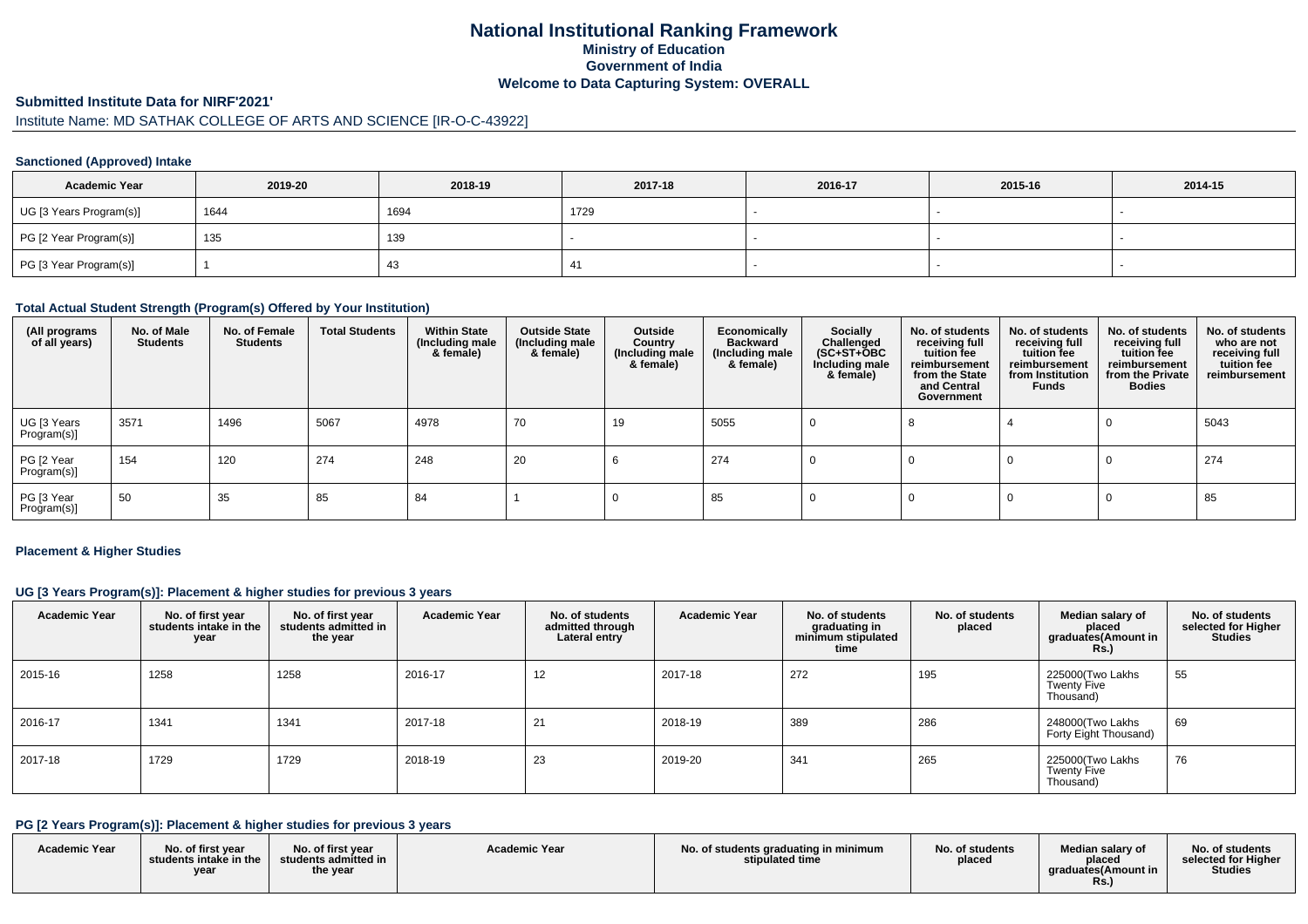| $ 2016-17$ | 350 | 112 | 2017-18 |     | 85       | 260000(Two Lakhs<br>Sixty Thousand)       |  |
|------------|-----|-----|---------|-----|----------|-------------------------------------------|--|
| 2017-18    | 120 | 120 | 2018-19 | 101 | 82       | 280000(Two Lakhs<br>Eighty Thousand)      |  |
| 2018-19    | 139 | 139 | 2019-20 | 102 | 70<br>74 | 248000(Two Lakhs<br>Forty Eight Thousand) |  |

## **PG [3 Years Program(s)]: Placement & higher studies for previous 3 years**

| <b>Academic Year</b> | No. of first year<br>students intake in the<br>year | No. of first vear<br>students admitted in<br>the year | <b>Academic Year</b> | No. of students<br>admitted through<br>Lateral entry | <b>Academic Year</b> | No. of students<br>graduating in<br>minimum stipulated<br>time | No. of students<br>placed | Median salary of<br>placed<br>graduates (Amount in<br>Rs. | No. of students<br>selected for Higher<br><b>Studies</b> |
|----------------------|-----------------------------------------------------|-------------------------------------------------------|----------------------|------------------------------------------------------|----------------------|----------------------------------------------------------------|---------------------------|-----------------------------------------------------------|----------------------------------------------------------|
| 2015-16              | 60                                                  |                                                       | 2016-17              | 11                                                   | 2017-18              |                                                                |                           | 120000(One Lakh<br>Twenty Thousand)                       |                                                          |
| 2016-17              | 40                                                  |                                                       | 2017-18              |                                                      | 2018-19              |                                                                |                           | 120000(One Lakh<br>Twenty Thousand)                       |                                                          |
| 2017-18              | 41                                                  |                                                       | 2018-19              | 41                                                   | 2019-20              | 41                                                             | 32                        | 150000(Two Lakh Fifty<br>Thousand)                        |                                                          |

## **Ph.D Student Details**

| Ph.D (Student pursuing doctoral program till 2019-20 Students admitted in the academic year 2020-21 should not be entered here.) |                                                            |         |         |  |  |  |
|----------------------------------------------------------------------------------------------------------------------------------|------------------------------------------------------------|---------|---------|--|--|--|
| <b>Total Students</b>                                                                                                            |                                                            |         |         |  |  |  |
| Full Time                                                                                                                        |                                                            |         |         |  |  |  |
| Part Time                                                                                                                        |                                                            |         |         |  |  |  |
|                                                                                                                                  | No. of Ph.D students graduated (including Integrated Ph.D) |         |         |  |  |  |
|                                                                                                                                  | 2019-20                                                    | 2018-19 | 2017-18 |  |  |  |
| Full Time                                                                                                                        |                                                            |         |         |  |  |  |
| Part Time                                                                                                                        |                                                            |         |         |  |  |  |

#### **Online Education**

| I. Does all programs/courses were completed on time.                                            |                                                                                       | No                                                                             |                                                |  |  |
|-------------------------------------------------------------------------------------------------|---------------------------------------------------------------------------------------|--------------------------------------------------------------------------------|------------------------------------------------|--|--|
| 2. Measures taken to complete the syllabus of courses and programs.                             |                                                                                       | Nil                                                                            |                                                |  |  |
| 3. The period of delay in completion of syllabus (in months).                                   |                                                                                       |                                                                                |                                                |  |  |
| 4. The period of delay in conducting exams (in months).                                         |                                                                                       |                                                                                |                                                |  |  |
| <b>Portal Name</b>                                                                              | No. of students offered online courses which have credit<br>transferred to transcript | Total no, of online courses which have credit transferred<br>to the transcript | Total no. of credits transferred to transcript |  |  |
| Swayam                                                                                          |                                                                                       |                                                                                |                                                |  |  |
| 5. No. of courses developed and available online on Swayam platform by your institution faculty |                                                                                       |                                                                                |                                                |  |  |

## **Financial Resources: Utilised Amount for the Capital expenditure for previous 3 years**

| <b>Academic Year</b> | 2019-20 | 2018-19 | 2017-18 |
|----------------------|---------|---------|---------|
|----------------------|---------|---------|---------|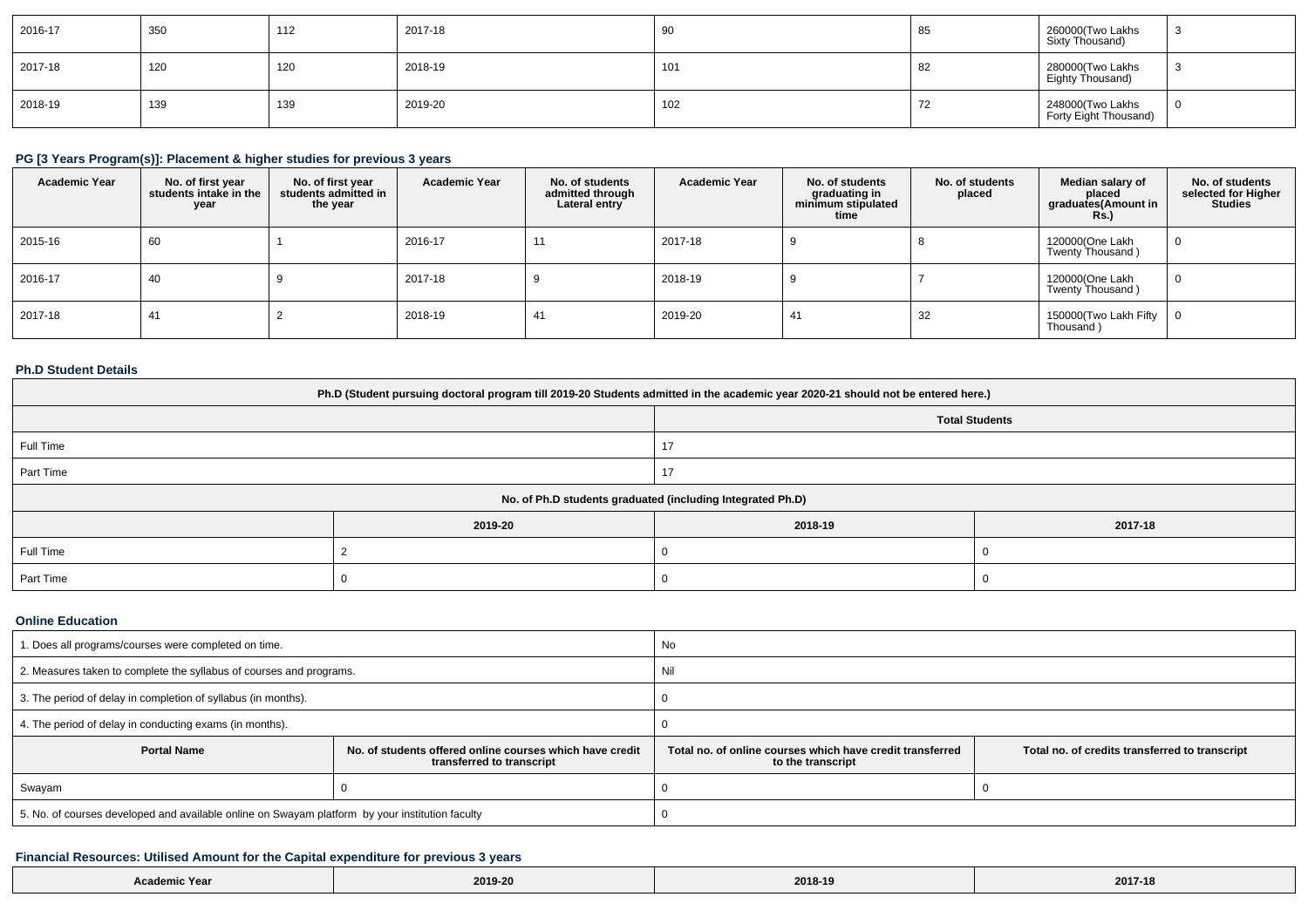|                                                                                                      | <b>Utilised Amount</b>                                  | <b>Utilised Amount</b>                                 | <b>Utilised Amount</b>                             |  |  |  |  |
|------------------------------------------------------------------------------------------------------|---------------------------------------------------------|--------------------------------------------------------|----------------------------------------------------|--|--|--|--|
| Annual Capital Expenditure on Academic Activities and Resources (excluding expenditure on buildings) |                                                         |                                                        |                                                    |  |  |  |  |
| Library                                                                                              | 286000 (TWO LAKHS AND EIGHTY SIX THOUSANDS ONLY)        | 368000 (THREE LAKHS AND SIXTY EIGHT THOUSANDS<br>ONLY) | 5000 (FIVE THOUSANDS ONLY)                         |  |  |  |  |
| New Equipment for Laboratories                                                                       | 240000 (TWO LAKHS AND FOURTY THOUSANDS ONLY)            | 5250000 (FIFTY TWO LAKHS AND FIFTY THOUSANDS<br>ONLY)  | 4400000 (FOURTY FOUR LAKHS ONLY)                   |  |  |  |  |
| <b>Engineering Workshops</b>                                                                         | $0$ (ZERO)                                              | 0 (ZERO)                                               | $0$ (ZERO)                                         |  |  |  |  |
| Other expenditure on creation of Capital Assets (excluding<br>expenditure on Land and Building)      | 1169000 (ELEVEN LAKHS AND SIXTY NINE THOUSANDS<br>ONLY) | 538000 (FIVE LAKHS AND THIRTY EIGHT THOUSANDS<br>ONLY) | 2003000 (TWENTY LAKHS AND THREE THOUSANDS<br>ONLY) |  |  |  |  |

## **Financial Resources: Utilised Amount for the Operational expenditure for previous 3 years**

| Academic Year                                                                                                                                                                                 | 2019-20                                         | 2018-19                                         | 2017-18                                                           |  |  |  |  |  |
|-----------------------------------------------------------------------------------------------------------------------------------------------------------------------------------------------|-------------------------------------------------|-------------------------------------------------|-------------------------------------------------------------------|--|--|--|--|--|
|                                                                                                                                                                                               | <b>Utilised Amount</b>                          | <b>Utilised Amount</b>                          | <b>Utilised Amount</b>                                            |  |  |  |  |  |
| <b>Annual Operational Expenditure</b>                                                                                                                                                         |                                                 |                                                 |                                                                   |  |  |  |  |  |
| Salaries (Teaching and Non Teaching staff)                                                                                                                                                    | 68500000 (SIX CRORE AND EIGHTY FIVE LAKHS ONLY) | 682000000 (SIX CRORE AND EIGHTY TWO LAKHS ONLY) | 65700000 (SIX CRORE AND FIFTY SEVEN LAKHS ONLY)                   |  |  |  |  |  |
| Maintenance of Academic Infrastructure or consumables and<br>other running expenditures(excluding maintenance of hostels<br>and allied services,rent of the building, depreciation cost, etc) | 14200000 (ONE CRORE AND FOURTY TWO LAKHS ONLY)  | 21200000 (TWO CRORE AND TWELVE LAKS ONLY)       | 21000000 (TWO CRORE AND TEN LAKHS ONLY)                           |  |  |  |  |  |
| Seminars/Conferences/Workshops                                                                                                                                                                | 160000 (ONE LAKH AND SIXTY THOUSANDS ONLY)      | 120000 (ONE LAKH AND TWENTY THOUSANDS ONLY)     | 117613 (ONE LAKH SEVENTEEN THOUSANDS SIX<br>HUNDRED ANF THIRTEEN) |  |  |  |  |  |

#### **IPR**

| Calendar year            | 2019 | 2018 | 2017 |
|--------------------------|------|------|------|
| No. of Patents Published |      |      |      |
| No. of Patents Granted   |      |      |      |

## **Sponsored Research Details**

| <b>Financial Year</b>                    | 2019-20 | 2018-19 | 2017-18 |  |  |
|------------------------------------------|---------|---------|---------|--|--|
| Total no. of Sponsored Projects          |         |         |         |  |  |
| Total no. of Funding Agencies            |         |         |         |  |  |
| Total Amount Received (Amount in Rupees) |         |         |         |  |  |
| Amount Received in Words                 | Zero    | Zero    | Zero    |  |  |

## **Consultancy Project Details**

| <b>Financial Year</b>                    | 2019-20 | 2018-19 | 2017-18 |  |  |
|------------------------------------------|---------|---------|---------|--|--|
| Total no. of Consultancy Projects        |         |         |         |  |  |
| Total no. of Client Organizations        |         |         |         |  |  |
| Total Amount Received (Amount in Rupees) |         |         |         |  |  |
| Amount Received in Words                 | Zero    | Zero    | Zero    |  |  |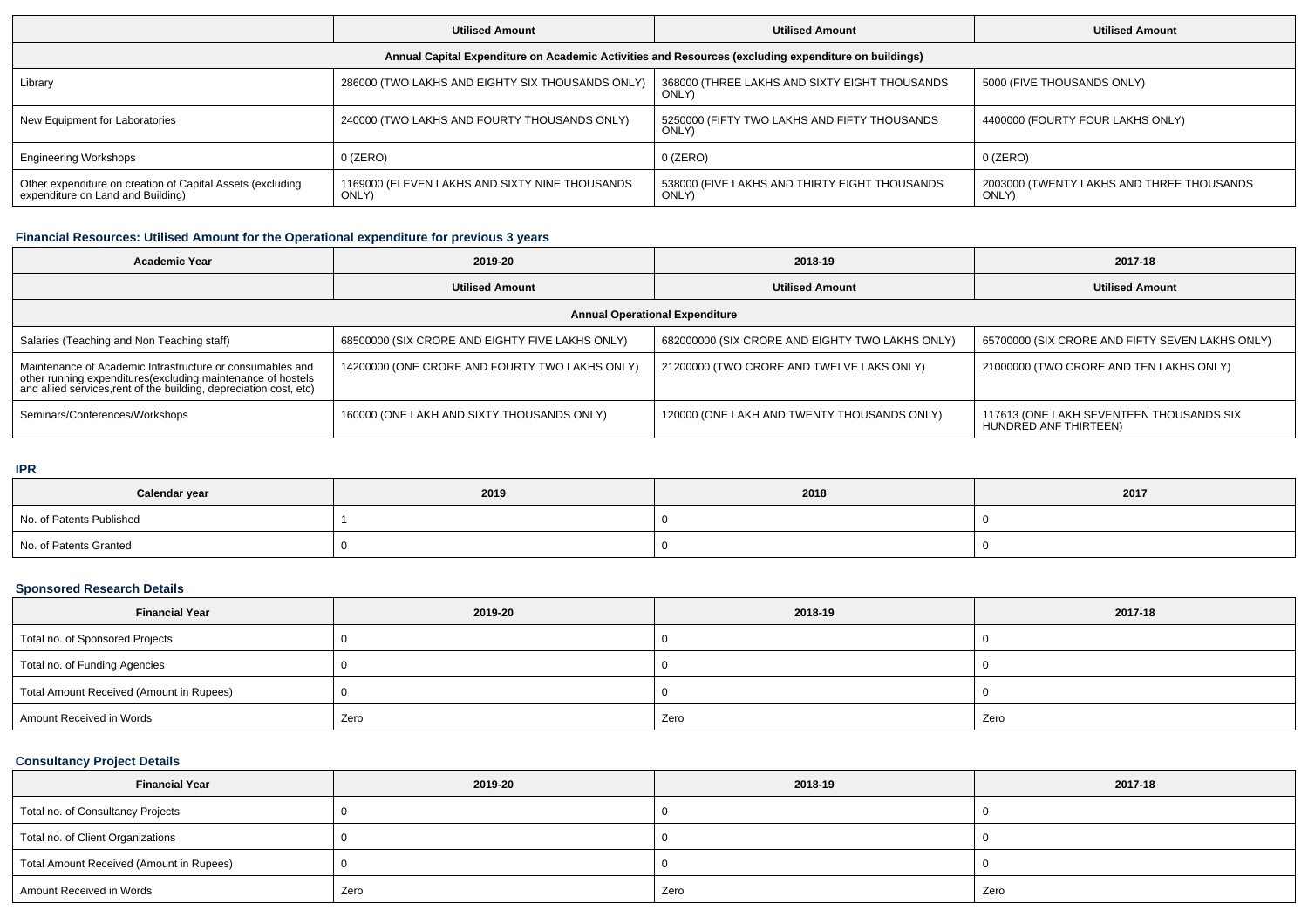## **Executive Development Program/Management Development Programs**

| <b>Financial Year</b>                                                           | 2019-20 | 2018-19 | 2017-18 |  |  |
|---------------------------------------------------------------------------------|---------|---------|---------|--|--|
| Total no. of Executive Development Programs/ Management<br>Development Programs |         |         |         |  |  |
| Total no. of Participants                                                       |         |         |         |  |  |
| Total Annual Earnings (Amount in Rupees)(Excluding Lodging                      | - 0     |         |         |  |  |
| Total Annual Earnings in Words                                                  | Zero    | Zero    | Zero    |  |  |

## **PCS Facilities: Facilities of physically challenged students**

| 1. Do your institution buildings have Lifts/Ramps?                                                                                                        | Yes, more than 40% of the buildings |
|-----------------------------------------------------------------------------------------------------------------------------------------------------------|-------------------------------------|
| 2. Do your institution have provision for walking aids, includingwheelchairs and transportation from one building to another for<br>handicapped students? | Yes                                 |
| 3. Do your institution buildings have specially designed toilets for handicapped students?                                                                | Yes, more than 40% of the buildings |

#### **Accreditation**

## **NBA Accreditation**

| s vour institute have a valid NBA Accreditation?<br><b>NC</b><br>1.Does |  |
|-------------------------------------------------------------------------|--|
|-------------------------------------------------------------------------|--|

## **NAAC Accreditation**

| 1. Does your institute have a valid NAAC Accreditation? |            | <b>YES</b> |             |  |  |  |
|---------------------------------------------------------|------------|------------|-------------|--|--|--|
| Valid from                                              | Valid upto |            | <b>CGPA</b> |  |  |  |
| 29-03-2016                                              | 18-03-2021 |            | 2.10        |  |  |  |
| 28-03-2007                                              | 29-03-2012 |            |             |  |  |  |

## **Faculty Details**

| Srno | Name           | Age | Designation            | Gender | Qualification | <b>Experience (In</b><br>Months) | <b>Is Associated</b><br><b>Last Year</b> | Currently<br>working with<br>institution? | <b>Joining Date</b> | <b>Leaving Date</b> | <b>Association type</b> |
|------|----------------|-----|------------------------|--------|---------------|----------------------------------|------------------------------------------|-------------------------------------------|---------------------|---------------------|-------------------------|
|      | M SYED ALI     | 37  | Assistant<br>Professor | Male   | Ph.D          | 110                              | Yes                                      | Yes                                       | 05-03-2012          | $\sim$              | Regular                 |
|      | R RAJAN        | 45  | Assistant<br>Professor | Male   | Ph.D          | 192                              | Yes                                      | Yes                                       | 07-01-2013          | $\sim$              | Regular                 |
|      | N YOGANANTH    | 38  | Assistant<br>Professor | Male   | Ph.D          | 132                              | Yes                                      | Yes                                       | 08-03-2012          | $\sim$              | Regular                 |
|      | <b>G PRIYA</b> | 41  | Assistant<br>Professor | Female | Ph.D          | 192                              | Yes                                      | Yes                                       | 27-05-2017          | $\sim$              | Regular                 |
|      | O S AYSHA      | 51  | Assistant<br>Professor | Female | Ph.D          | 298                              | Yes                                      | Yes                                       | 12-07-2004          | $\sim$              | Regular                 |
|      | S VALLI        | 46  | Assistant<br>Professor | Female | Ph.D          | 300                              | Yes                                      | Yes                                       | 29-09-2000          | $\sim$              | Regular                 |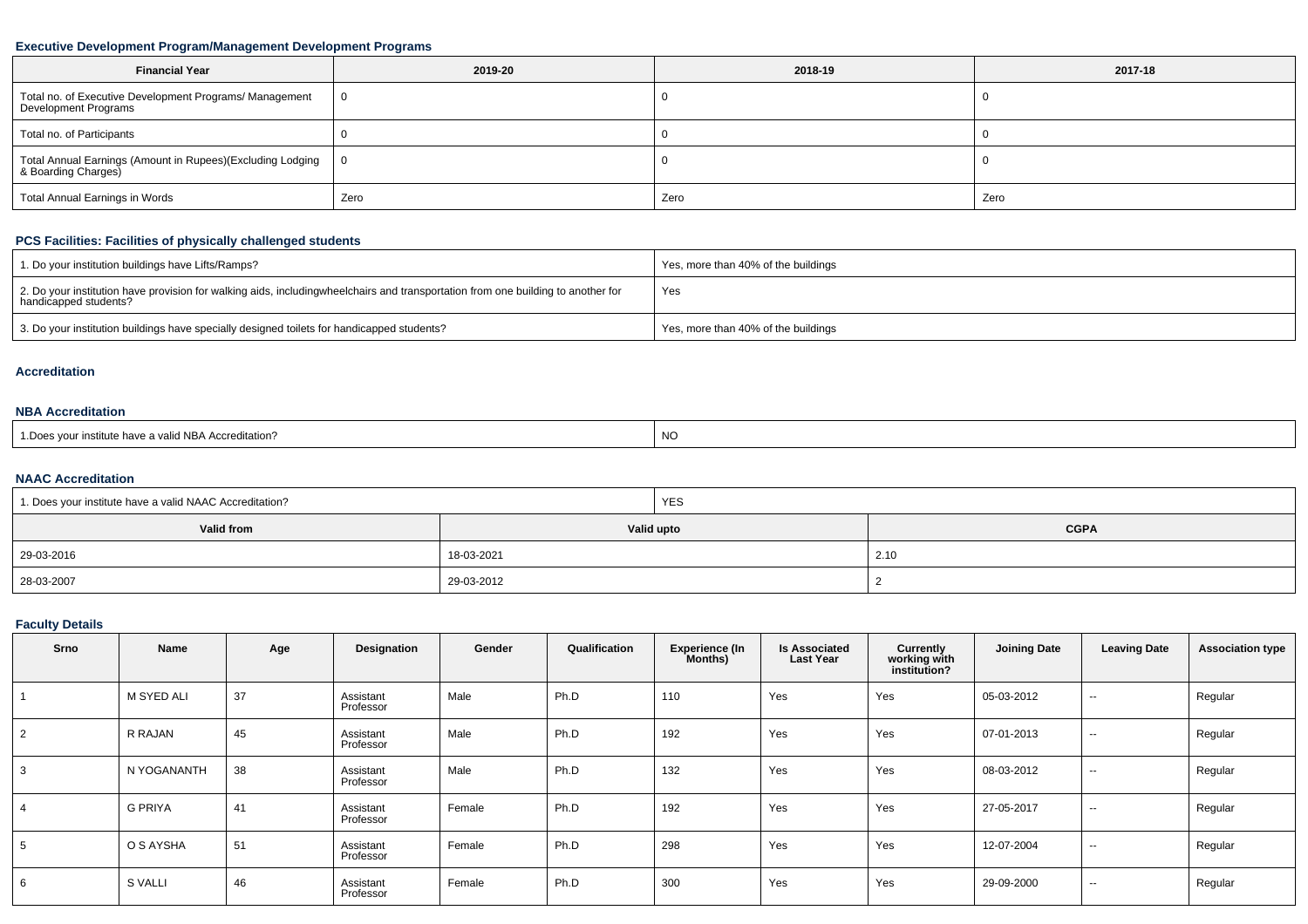| $\overline{7}$ | A REENA                                         | 41 | Assistant<br>Professor | Female | Ph.D    | 168 | Yes | Yes | 01-07-2010 | $\sim$                   | Regular |
|----------------|-------------------------------------------------|----|------------------------|--------|---------|-----|-----|-----|------------|--------------------------|---------|
| 8              | S SRIVIDYA                                      | 44 | Assistant<br>Professor | Female | Ph.D    | 273 | Yes | Yes | 18-06-2018 | --                       | Regular |
| 9              | P PRAVEENA                                      | 41 | Assistant<br>Professor | Female | Ph.D    | 87  | Yes | Yes | 28-07-2017 | ш.                       | Regular |
| 10             | A PADMALATHA                                    | 39 | Assistant<br>Professor | Female | Ph.D    | 73  | Yes | Yes | 18-06-2018 | --                       | Regular |
| 11             | <b>G SUBHA</b>                                  | 31 | Assistant<br>Professor | Female | Ph.D    | 37  | Yes | Yes | 18-06-2019 | $\overline{\phantom{a}}$ | Regular |
| 12             | <b>G SARAVANAN</b>                              | 34 | Assistant<br>Professor | Male   | Ph.D    | 36  | Yes | Yes | 19-07-2018 | --                       | Regular |
| 13             | C SUBASHINI                                     | 41 | Assistant<br>Professor | Female | M. Phil | 25  | Yes | Yes | 01-07-2019 | ш.                       | Regular |
| 14             | M SUNDRA<br>MURTHY                              | 48 | Assistant<br>Professor | Male   | M. Phil | 172 | Yes | Yes | 14-07-2011 | --                       | Regular |
| 15             | S SUJATHA                                       | 47 | Assistant<br>Professor | Female | M. Phil | 207 | Yes | Yes | 14-07-2011 | ш,                       | Regular |
| 16             | U ASHARF ALI                                    | 28 | Assistant<br>Professor | Male   | M.COM   | 48  | Yes | Yes | 25-07-2017 | --                       | Regular |
| 17             | C MANI                                          | 32 | Assistant<br>Professor | Male   | M. Phil | 106 | Yes | Yes | 02-08-2017 | ш,                       | Regular |
| 18             | K AFFAN MUAZ                                    | 26 | Assistant<br>Professor | Male   | M.COM   | 33  | Yes | Yes | 01-11-2018 | --                       | Regular |
| 19             | M SUDHAKAR                                      | 36 | Assistant<br>Professor | Male   | Ph.D    | 100 | Yes | Yes | 04-11-2018 | ш,                       | Regular |
| 20             | R ANBU SELVI                                    | 40 | Assistant<br>Professor | Female | M. Phil | 130 | No  | Yes | 17-06-2019 | --                       | Regular |
| 21             | R<br>KABALEESWARA<br>N                          | 45 | Assistant<br>Professor | Male   | Ph.D    | 258 | Yes | Yes | 12-03-2007 | --                       | Regular |
| 22             | <b>M SURESH</b>                                 | 33 | Assistant<br>Professor | Male   | M. Phil | 108 | Yes | Yes | 10-07-2012 | --                       | Regular |
| 23             | P BANUMATHI                                     | 36 | Assistant<br>Professor | Female | M. Phil | 128 | Yes | Yes | 22-08-2012 | --                       | Regular |
| 24             | GNANABHARATH                                    | 35 | Assistant<br>Professor | Female | M. Phil | 82  | Yes | Yes | 27-07-2006 | --                       | Regular |
| 25             | <b>MOHAMED</b><br>MOTIANEL<br>MAZHAR<br>HUSSAIN | 32 | Assistant<br>Professor | Male   | M. Phil | 107 | Yes | Yes | 10-09-2012 | $\overline{\phantom{a}}$ | Regular |
| 26             | M Z ANNES<br><b>FATHIMA BANU</b>                | 47 | Assistant<br>Professor | Female | M.A     | 110 | Yes | Yes | 18-06-2018 | $\sim$                   | Regular |
| 27             | KALAI NATHIYAL                                  | 35 | Assistant<br>Professor | Male   | Ph.D    | 37  | Yes | Yes | 18-06-2018 | $\overline{\phantom{a}}$ | Regular |
| 28             | U ASMA                                          | 26 | Assistant<br>Professor | Female | M. Phil | 31  | Yes | Yes | 23-01-2019 | $\sim$                   | Regular |
| 29             | R C CEPHAS<br>PRAKASH RAJA                      | 25 | Assistant<br>Professor | Male   | M. Phil | 25  | Yes | Yes | 01-07-2019 | $\overline{\phantom{a}}$ | Regular |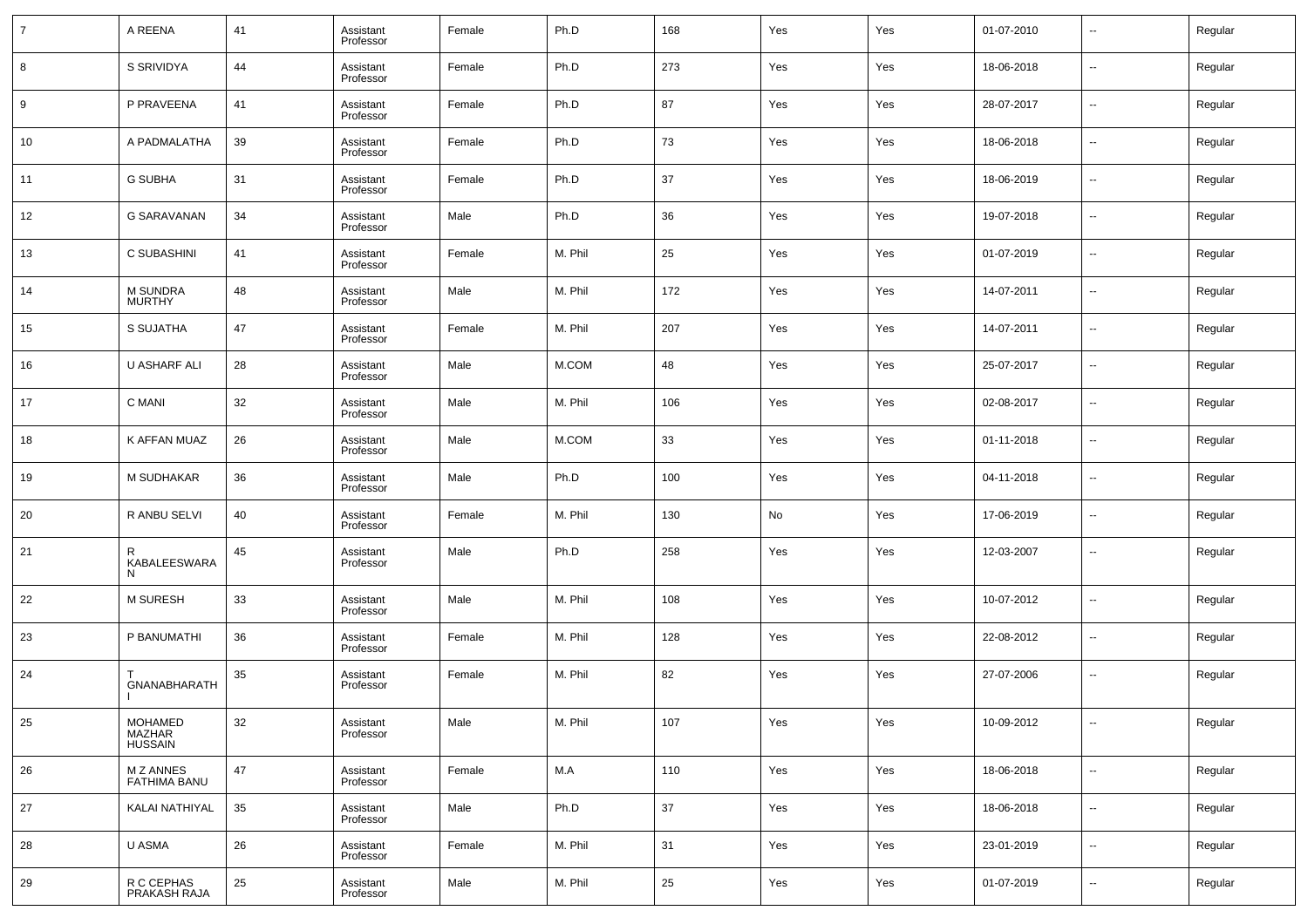| 30 | J KAVITHA                              | 29     | Assistant<br>Professor | Female | M.A     | 45  | Yes | Yes | 01-07-2019 | ÷. | Regular |
|----|----------------------------------------|--------|------------------------|--------|---------|-----|-----|-----|------------|----|---------|
| 31 | S<br><b>BUVENENEDRA</b><br><b>BOSE</b> | 39     | Assistant<br>Professor | Male   | M.A     | 150 | Yes | Yes | 01-07-2019 | −− | Regular |
| 32 | S RAJENDIRAN                           | 44     | Assistant<br>Professor | Male   | M. Phil | 202 | Yes | Yes | 13-07-2005 | ÷. | Regular |
| 33 | <b>G SUNDAR</b>                        | 40     | Assistant<br>Professor | Male   | M. Phil | 152 | Yes | Yes | 03-12-2008 | Ξ. | Regular |
| 34 | S MOHAMMED<br><b>MARZOOK</b>           | 30     | Assistant<br>Professor | Male   | M. Phil | 96  | Yes | Yes | 01-08-2013 | ÷. | Regular |
| 35 | A DHILRUBA<br><b>BEGUM</b>             | 25     | Assistant<br>Professor | Female | M.Sc.   | 36  | Yes | Yes | 11-07-2018 | Ξ. | Regular |
| 36 | P Vljayakumar                          | 35     | Assistant<br>Professor | Male   | Ph.D    | 96  | Yes | Yes | 25-06-2016 | ÷. | Regular |
| 37 | V Sivagrunathan                        | 43     | Assistant<br>Professor | Male   | Ph.D    | 72  | Yes | Yes | 30-06-2016 | Ξ. | Regular |
| 38 | <b>B</b> Jothi                         | 35     | Assistant<br>Professor | Female | Ph.D    | 49  | Yes | Yes | 12-06-2017 | ÷. | Regular |
| 39 | S Padma                                | 37     | Assistant<br>Professor | Female | M. Phil | 60  | Yes | Yes | 10-07-2017 | Ξ. | Regular |
| 40 | S Mullaimalar                          | 46     | Assistant<br>Professor | Female | Ph.D    | 120 | Yes | Yes | 24-07-2017 | ÷. | Regular |
| 41 | S Deepalakshmi                         | 31     | Assistant<br>Professor | Female | M. Phil | 50  | Yes | Yes | 25-09-2017 | Ξ. | Regular |
| 42 | J Jayachithra                          | 37     | Assistant<br>Professor | Female | Ph.D    | 84  | Yes | Yes | 13-12-2017 | -- | Regular |
| 43 | K Tamizh                               | 37     | Assistant<br>Professor | Female | Ph.D    | 48  | Yes | Yes | 13-06-2018 | ÷. | Regular |
| 44 | T Jemila Joy                           | 38     | Assistant<br>Professor | Female | Ph.D    | 102 | Yes | Yes | 13-06-2018 | -- | Regular |
| 45 | V Muralidhar                           | 53     | Assistant<br>Professor | Male   | Ph.D    | 342 | Yes | Yes | 23-01-1995 | ÷. | Regular |
| 46 | A Marimuthu                            | 46     | Assistant<br>Professor | Male   | M. Phil | 262 | Yes | Yes | 11-07-2011 | Ξ. | Regular |
| 47 | D Sriram                               | 46     | Assistant<br>Professor | Male   | M. Phil | 288 | Yes | Yes | 03-07-2013 | н. | Regular |
| 48 | V THRUMALAI                            | 32     | Assistant<br>Professor | Male   | M. Phil | 83  | Yes | Yes | 04-08-2014 |    | Regular |
| 49 | P<br>THIRUNAVUKAR<br>ASU               | $35\,$ | Assistant<br>Professor | Male   | M. Phil | 145 | Yes | Yes | 01-07-2015 | щ. | Regular |
| 50 | P SUJATHA                              | 42     | Assistant<br>Professor | Female | M. Phil | 107 | Yes | Yes | 03-08-2015 | −− | Regular |
| 51 | KAMARNABISHA                           | 30     | Assistant<br>Professor | Female | M. Phil | 60  | Yes | Yes | 12-07-2016 | н. | Regular |
| 52 | J USHA RANI                            | 33     | Assistant<br>Professor | Female | M. Phil | 124 | Yes | Yes | 24-07-2017 | ۰. | Regular |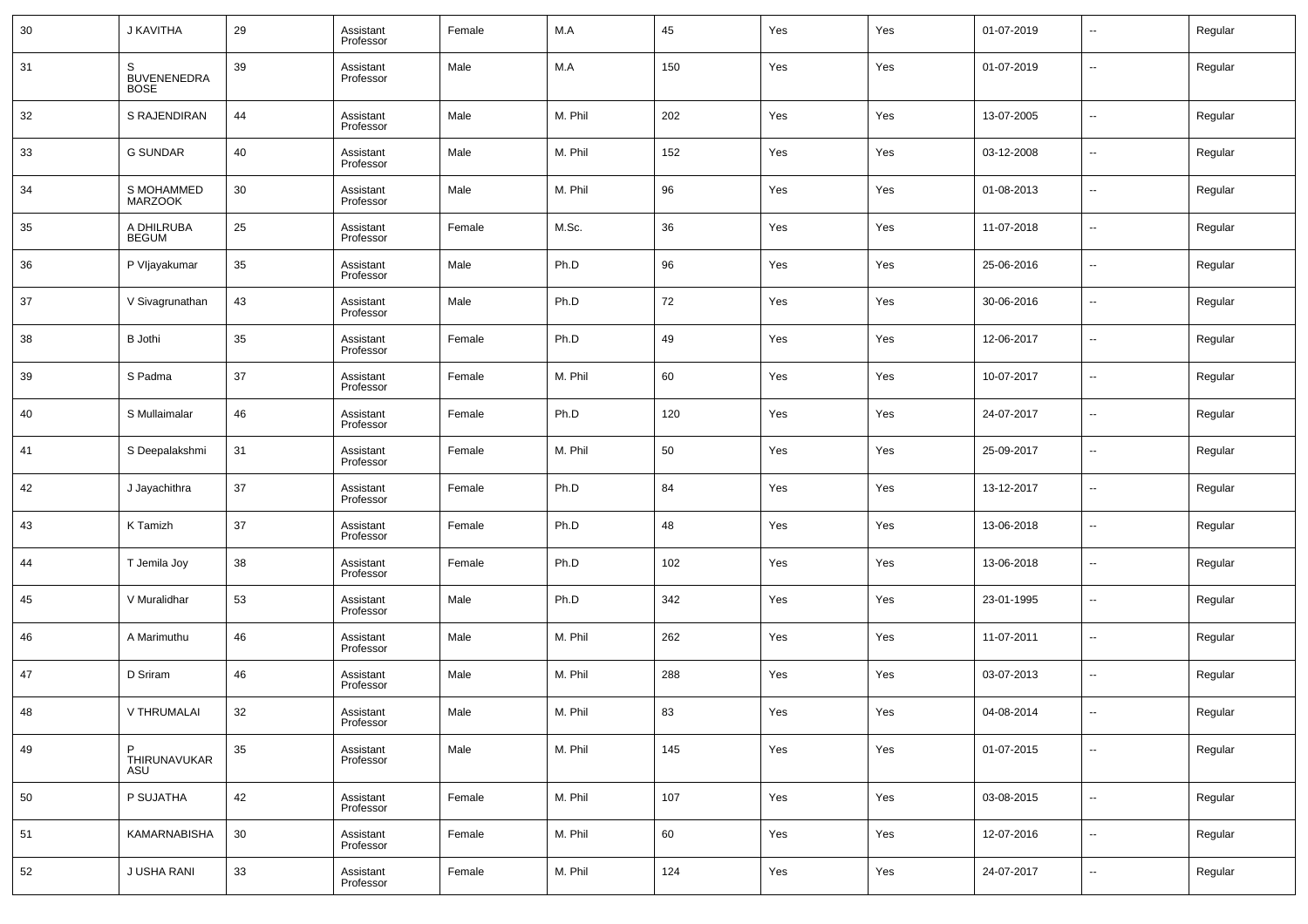| 53 | R MALATHY                     | 42 | Assistant<br>Professor | Female | M. Phil    | 109 | Yes | Yes | 01-07-2019 | $\overline{\phantom{a}}$ | Regular |
|----|-------------------------------|----|------------------------|--------|------------|-----|-----|-----|------------|--------------------------|---------|
| 54 | A RANJITH                     | 25 | Assistant<br>Professor | Male   | M. Phil    | 25  | Yes | Yes | 27-08-2019 | $\overline{\phantom{a}}$ | Regular |
| 55 | ASAFAQUER<br>RAHMAN<br>OOMERI | 52 | Assistant<br>Professor | Male   | M.A        | 240 | Yes | Yes | 15-06-2009 | $\sim$                   | Regular |
| 56 | A<br>PURUSHOTHAM<br>AN        | 45 | Assistant<br>Professor | Male   | Ph.D       | 286 | Yes | Yes | 08-09-1997 | $\overline{\phantom{a}}$ | Regular |
| 57 | P MEENATCHI                   | 41 | Assistant<br>Professor | Female | M. Phil    | 210 | Yes | Yes | 02-01-2004 | $\overline{\phantom{a}}$ | Regular |
| 58 | S BHAGAVATHY                  | 43 | Assistant<br>Professor | Female | Ph.D       | 255 | Yes | Yes | 04-08-2004 | $\overline{\phantom{a}}$ | Regular |
| 59 | DEEPALAKSHMI                  | 42 | Assistant<br>Professor | Female | M. Phil    | 253 | Yes | Yes | 04-10-2006 | $\overline{\phantom{a}}$ | Regular |
| 60 | V ANURADHA                    | 41 | Assistant<br>Professor | Female | Ph.D       | 249 | Yes | Yes | 26-06-2012 | $\overline{\phantom{a}}$ | Regular |
| 61 | P T DEVIKA                    | 42 | Assistant<br>Professor | Female | Ph.D       | 128 | Yes | Yes | 01-07-2003 | $\overline{\phantom{a}}$ | Regular |
| 62 | J BINU CLARA                  | 35 | Assistant<br>Professor | Female | Ph.D       | 73  | Yes | Yes | 12-06-2017 | $\overline{\phantom{a}}$ | Regular |
| 63 | R AROKIA DASS                 | 37 | Assistant<br>Professor | Male   | Ph.D       | 198 | Yes | Yes | 03-07-2013 | $\overline{\phantom{a}}$ | Regular |
| 64 | S ARUMUGAM                    | 36 | Assistant<br>Professor | Male   | M. Phil    | 68  | Yes | Yes | 10-08-2018 | $\overline{\phantom{a}}$ | Regular |
| 65 | K M Abubakar<br>Sithik        | 44 | Assistant<br>Professor | Male   | M. Phil    | 204 | Yes | Yes | 02-07-2007 | $\overline{\phantom{a}}$ | Regular |
| 66 | Rahima Beevi                  | 43 | Assistant<br>Professor | Male   | M. Phil    | 174 | Yes | Yes | 16-06-2008 | $\overline{\phantom{a}}$ | Regular |
| 67 | Prabu                         | 36 | Assistant<br>Professor | Male   | M. Phil    | 156 | Yes | Yes | 12-06-2017 | $\overline{\phantom{a}}$ | Regular |
| 68 | Revathi                       | 40 | Assistant<br>Professor | Female | Ph.D       | 54  | Yes | Yes | 12-07-2017 | $\overline{\phantom{a}}$ | Regular |
| 69 | Mohamed Imran                 | 28 | Assistant<br>Professor | Male   | M. Phil    | 54  | Yes | Yes | 12-06-2019 | $\overline{\phantom{a}}$ | Regular |
| 70 | Palanisamy                    | 35 | Assistant<br>Professor | Male   | M. Phil    | 123 | Yes | Yes | 25-06-2012 | --                       | Regular |
| 71 | Mohan                         | 35 | Assistant<br>Professor | Male   | M. Phil    | 134 | Yes | Yes | 01-07-2013 | $\overline{\phantom{a}}$ | Regular |
| 72 | A M Sharifudeen               | 41 | Assistant<br>Professor | Male   | <b>MCA</b> | 130 | Yes | Yes | 01-07-2013 | $\overline{\phantom{a}}$ | Regular |
| 73 | G Kalpana                     | 44 | Assistant<br>Professor | Female | M. Phil    | 142 | Yes | Yes | 10-07-2017 | $\overline{\phantom{a}}$ | Regular |
| 74 | E Vanitha                     | 39 | Assistant<br>Professor | Female | M. Phil    | 90  | No  | Yes | 12-06-2019 | $\overline{\phantom{a}}$ | Regular |
| 75 | P Rasool Begum                | 38 | Assistant<br>Professor | Female | M. Phil    | 168 | Yes | Yes | 16-06-2008 | $\overline{\phantom{a}}$ | Regular |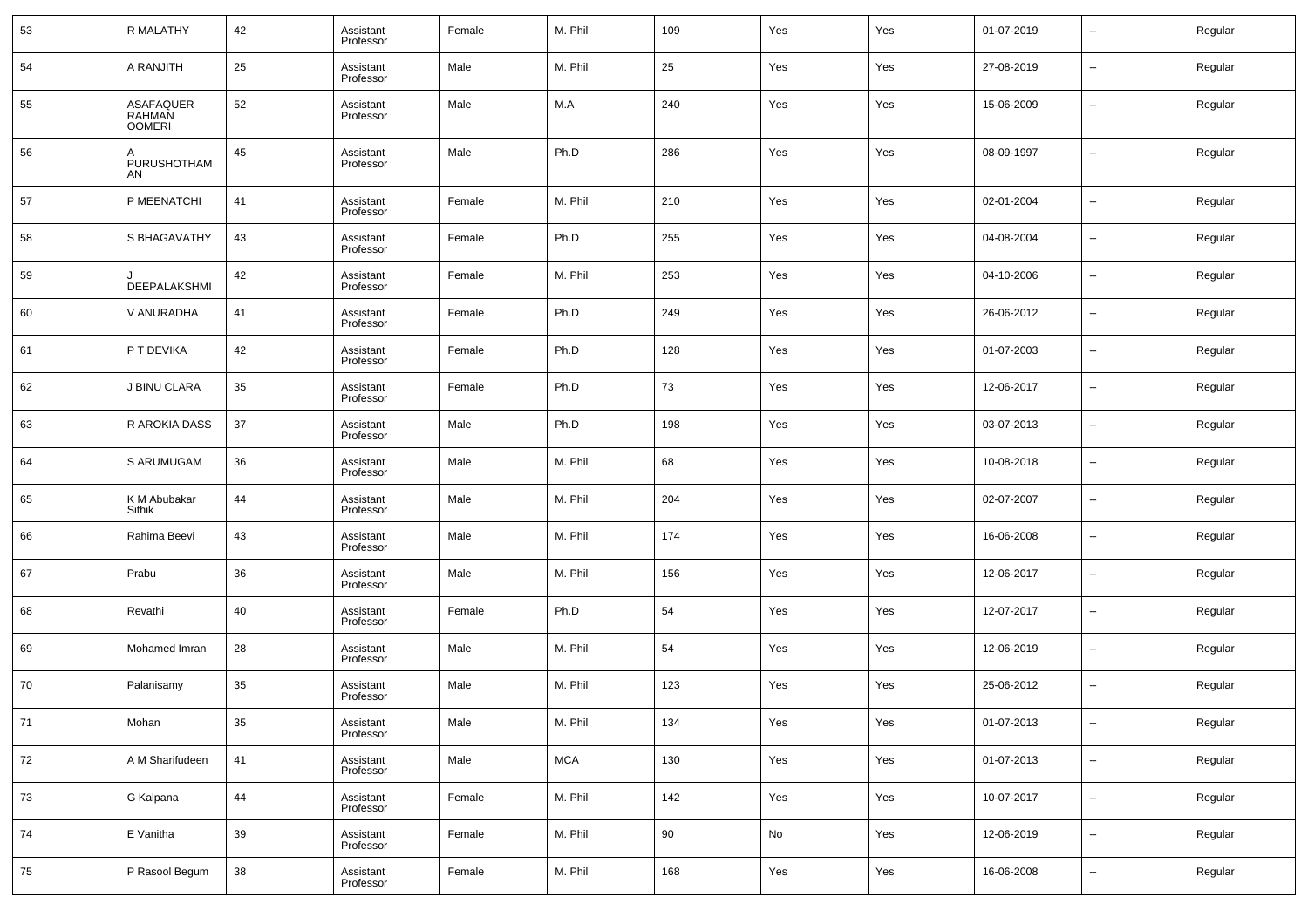| 76 | L Lavanya                          | 41 | Assistant<br>Professor | Female | Ph.D               | 168 | Yes | Yes | 12-06-2017 | $\overline{\phantom{a}}$ | Regular |
|----|------------------------------------|----|------------------------|--------|--------------------|-----|-----|-----|------------|--------------------------|---------|
| 77 | R Rajamani                         | 43 | Assistant<br>Professor | Male   | M. Phil            | 168 | Yes | Yes | 20-07-2007 | $\overline{\phantom{a}}$ | Regular |
| 78 | S Anandhi                          | 34 | Assistant<br>Professor | Female | <b>MBA</b>         | 73  | No  | Yes | 12-06-2019 | $\overline{\phantom{a}}$ | Regular |
| 79 | S Padma Priya                      | 40 | Assistant<br>Professor | Female | M. Phil            | 176 | Yes | Yes | 11-07-2018 | $\overline{\phantom{a}}$ | Regular |
| 80 | N Logesh                           | 34 | Assistant<br>Professor | Male   | M. Phil            | 168 | Yes | Yes | 01-08-2011 | $\overline{\phantom{a}}$ | Regular |
| 81 | F Alsharon                         | 42 | Assistant<br>Professor | Female | MHM(Hotel<br>MGMT) | 222 | Yes | Yes | 18-07-2005 | $\overline{\phantom{a}}$ | Regular |
| 82 | V R Bhuvanesh                      | 35 | Assistant<br>Professor | Male   | MHM(Hotel<br>MGMT) | 144 | Yes | Yes | 16-08-2016 | $\overline{\phantom{a}}$ | Regular |
| 83 | J Kevin Santhosh<br>Kumar          | 31 | Assistant<br>Professor | Male   | <b>MBA</b>         | 88  | Yes | Yes | 13-06-2018 | $\overline{\phantom{a}}$ | Regular |
| 84 | G Sivamaran                        | 45 | Other                  | Male   | M. Phil            | 244 | No  | Yes | 12-06-2019 | $\sim$                   | Regular |
| 85 | <b>B MAHABOOB</b><br><b>BATCHA</b> | 45 | Assistant<br>Professor | Male   | M. Phil            | 196 | Yes | Yes | 14-03-2007 | $\overline{\phantom{a}}$ | Regular |
| 86 | P SUMATHI                          | 40 | Assistant<br>Professor | Female | M. Phil            | 163 | Yes | Yes | 16-06-2008 | $\overline{\phantom{a}}$ | Regular |
| 87 | T SANGEETHA<br>DEVI                | 38 | Assistant<br>Professor | Female | M. Phil            | 144 | Yes | Yes | 11-08-2010 | $\overline{\phantom{a}}$ | Regular |
| 88 | K THANGA<br><b>PRABHA</b>          | 40 | Assistant<br>Professor | Female | M. Phil            | 176 | Yes | Yes | 18-06-2012 | $\overline{\phantom{a}}$ | Regular |
| 89 | <b>D RATHIKA</b>                   | 37 | Assistant<br>Professor | Female | M. Phil            | 117 | Yes | Yes | 03-07-2013 | $\overline{\phantom{a}}$ | Regular |
| 90 | E JESLIN<br><b>RENJITH</b>         | 40 | Assistant<br>Professor | Female | M. Phil            | 170 | Yes | Yes | 26-07-2016 | $\overline{\phantom{a}}$ | Regular |
| 91 | S SILVIA<br><b>PRISCILA</b>        | 36 | Assistant<br>Professor | Female | Ph.D               | 159 | Yes | Yes | 26-07-2016 | $\overline{\phantom{a}}$ | Regular |
| 92 | VIJAYAPRASAD                       | 49 | Assistant<br>Professor | Male   | M.Sc.              | 324 | Yes | Yes | 12-06-2017 | $\overline{\phantom{a}}$ | Regular |
| 93 | K Velayutham                       | 44 | Assistant<br>Professor | Male   | M. Phil            | 258 | Yes | Yes | 17-06-2000 | $\overline{\phantom{a}}$ | Regular |
| 94 | M A Mohideen<br>Meeran Sahib       | 36 | Assistant<br>Professor | Male   | M. Phil            | 186 | Yes | Yes | 09-08-2007 | $\overline{\phantom{a}}$ | Regular |
| 95 | A JANANI PRIYA                     | 26 | Assistant<br>Professor | Female | M. Phil            | 36  | Yes | Yes | 09-07-2018 | $\overline{\phantom{a}}$ | Regular |
| 96 | SHAJILA BANU                       | 31 | Assistant<br>Professor | Female | M.A                | 48  | Yes | Yes | 22-06-2018 | $\sim$                   | Regular |
| 97 | C L SAMPAUL                        | 26 | Assistant<br>Professor | Male   | M. Phil            | 30  | No  | Yes | 01-07-2019 | $\overline{\phantom{a}}$ | Regular |
| 98 | S Balaji                           | 38 | Assistant<br>Professor | Male   | Ph.D               | 177 | No  | Yes | 12-06-2019 | $\overline{\phantom{a}}$ | Regular |
| 99 | S Narayanan                        | 48 | Assistant<br>Professor | Male   | M. Phil            | 263 | Yes | Yes | 05-08-1999 | $\overline{\phantom{a}}$ | Regular |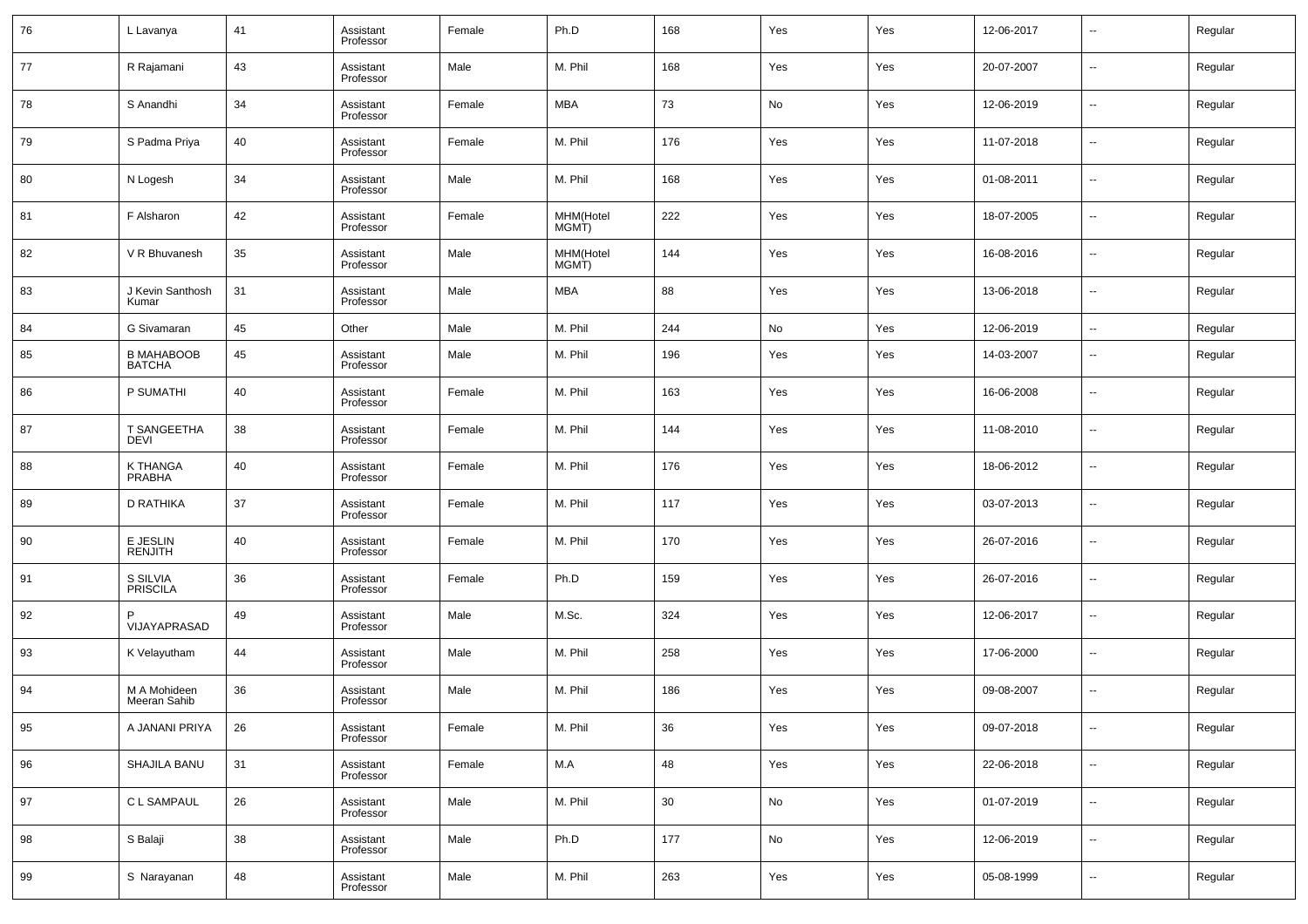| 100 | K Hazeena                   | 50 | Assistant<br>Professor                              | Female | Ph.D       | 264            | Yes | Yes | 09-07-2004 | $\overline{\phantom{a}}$ | Regular |
|-----|-----------------------------|----|-----------------------------------------------------|--------|------------|----------------|-----|-----|------------|--------------------------|---------|
| 101 | P Sugmar                    | 36 | Assistant<br>Professor                              | Male   | <b>MCA</b> | 111            | Yes | Yes | 15-06-2011 | ш,                       | Regular |
| 102 | S Muthulakshmi              | 36 | Assistant<br>Professor                              | Female | Ph.D       | 155            | Yes | Yes | 15-07-2013 | ш,                       | Regular |
| 103 | G Kalaiyarasi               | 37 | Assistant<br>Professor                              | Female | M. Phil    | 170            | Yes | Yes | 05-09-2014 | --                       | Regular |
| 104 | S Gokila                    | 39 | Assistant<br>Professor                              | Female | Ph.D       | 157            | Yes | Yes | 06-11-2017 | ш,                       | Regular |
| 105 | M Mohamed Saad<br>Ansari    | 33 | Assistant<br>Professor                              | Male   | <b>MCA</b> | 109            | Yes | Yes | 06-12-2017 | ш,                       | Regular |
| 106 | T Sakthialamelu             | 33 | Assistant<br>Professor                              | Female | M. Phil    | 123            | No  | Yes | 02-02-2019 | ш,                       | Regular |
| 107 | <b>ILA NAKKEERN</b>         | 48 | Assistant<br>Professor                              | Male   | Ph.D       | 253            | Yes | Yes | 07-03-2003 | $\overline{\phantom{a}}$ | Regular |
| 108 | $\vee$<br>MURUGANANDH<br>AM | 40 | Assistant<br>Professor                              | Male   | M. Phil    | 172            | Yes | Yes | 14-07-2008 | --                       | Regular |
| 109 | S<br>SWARNALAKSH<br>MI      | 36 | Assistant<br>Professor                              | Male   | M. Phil    | 100            | Yes | Yes | 26-07-2016 | --                       | Regular |
| 110 | <b>G RAJAKUMAR</b>          | 38 | Assistant<br>Professor                              | Male   | M. Phil    | 153            | Yes | Yes | 11-07-2012 | --                       | Regular |
| 111 | P SIVAKUMAR                 | 44 | Assistant<br>Professor                              | Male   | M. Phil    | 104            | Yes | Yes | 18-06-2018 | --                       | Regular |
| 112 | <b>G MADHURI</b>            | 40 | Assistant<br>Professor                              | Female | M. Phil    | 210            | No  | Yes | 01-06-2019 | --                       | Regular |
| 113 | C POONGOTHAI                | 29 | Assistant<br>Professor                              | Female | M. Phil    | 49             | No  | Yes | 03-07-2019 | --                       | Regular |
| 114 | P SURESH                    | 38 | Assistant<br>Professor                              | Male   | M. Phil    | 153            | No  | Yes | 08-07-2019 | --                       | Regular |
| 115 | L JAYANTHI                  | 24 | Assistant<br>Professor                              | Female | M. Phil    | 30             | No  | Yes | 16-09-2019 | --                       | Regular |
| 116 | R Meganathan                | 51 | Dean / Principal /<br>Director / Vice<br>Chancellor | Male   | Ph.D       | 314            | Yes | Yes | 01-07-1997 | --                       | Regular |
| 117 | R<br>ARUNPRAKASH            | 35 | Assistant<br>Professor                              | Male   | M. Phil    | 48             | Yes | Yes | 24-07-2017 | --                       | Regular |
| 118 | SELVARANI                   | 42 | Assistant<br>Professor                              | Female | Ph.D       | 96             | No  | Yes | 09-10-2020 | $\overline{\phantom{a}}$ | Regular |
| 119 | C SUBASHINI                 | 41 | Assistant<br>Professor                              | Female | M. Phil    | 120            | Yes | Yes | 01-07-2019 | $\overline{\phantom{a}}$ | Regular |
| 120 | S<br>DEEPAKKUMAR            | 37 | Assistant<br>Professor                              | Male   | M. Phil    | 120            | No  | Yes | 20-08-2020 | $\overline{\phantom{a}}$ | Regular |
| 121 | S RIYAS<br><b>FATHIMA</b>   | 38 | Assistant<br>Professor                              | Female | M. Phil    | 96             | Yes | Yes | 18-06-2018 | $\overline{\phantom{a}}$ | Regular |
| 122 | A MEHAR BANU                | 29 | Assistant<br>Professor                              | Female | M. Phil    | $\overline{4}$ | No  | Yes | 27-08-2020 | $\overline{\phantom{a}}$ | Regular |